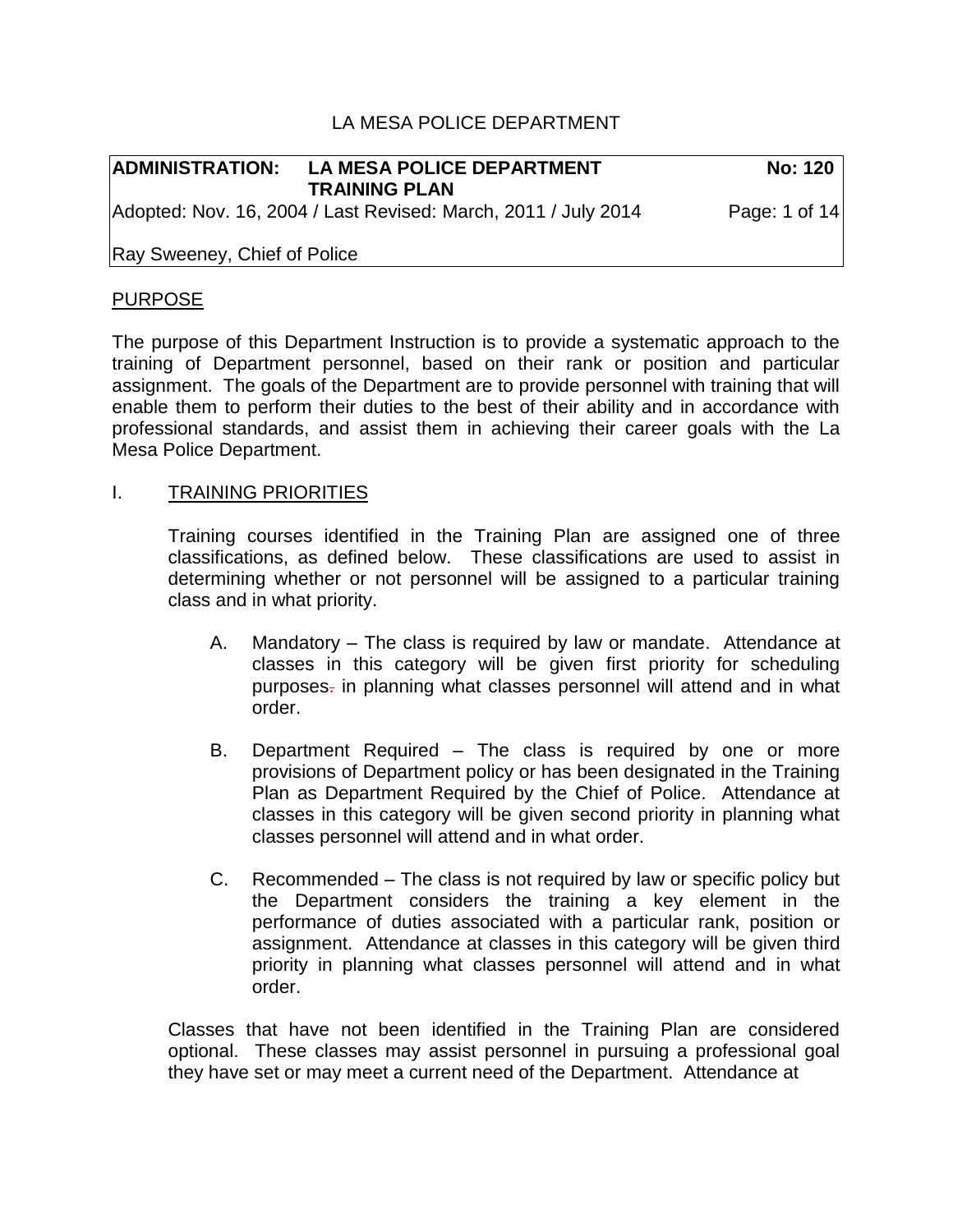classes in this category will generally be given the lowest priority in planning what classes personnel will attend and in what order, absent a specific Department need.

### II. TRAINING PLAN

The accompanying table lists the Mandatory, Department Required and Recommended training for Department personnel. *Special assignments including an asterix (\*) are to include all of the Mandatory and Department Required training listed for the same rank/title as deemed relative by the Training Unit.*

#### III. **IMPLEMENTATION OF THE TRAINING PLAN**

The Training Unit will have overall responsibility for implementing the Department's Training Plan. The Training Manager will track and assist in prioritizing the scheduling of Mandatory and Department Required courses. They will also document and track Recommended Training courses completed by employees. The progress and status of the implementation of the Department Training Plan will be included in the Training Manager's quarterly report to the Chief of Police.

### IV. SCHEDULING OF TRAINING

The scheduling of Mandatory and Department Required courses will be initiated by the Training Unit. Other training requests, including Recommended training, will generally be initiated by the employee or their supervisor and, once approved by the chain of command, scheduled by the Training Unit.

If an employee is unable to attend an approved and scheduled training class for any reason, the cancellation must be approved by the Division Commander.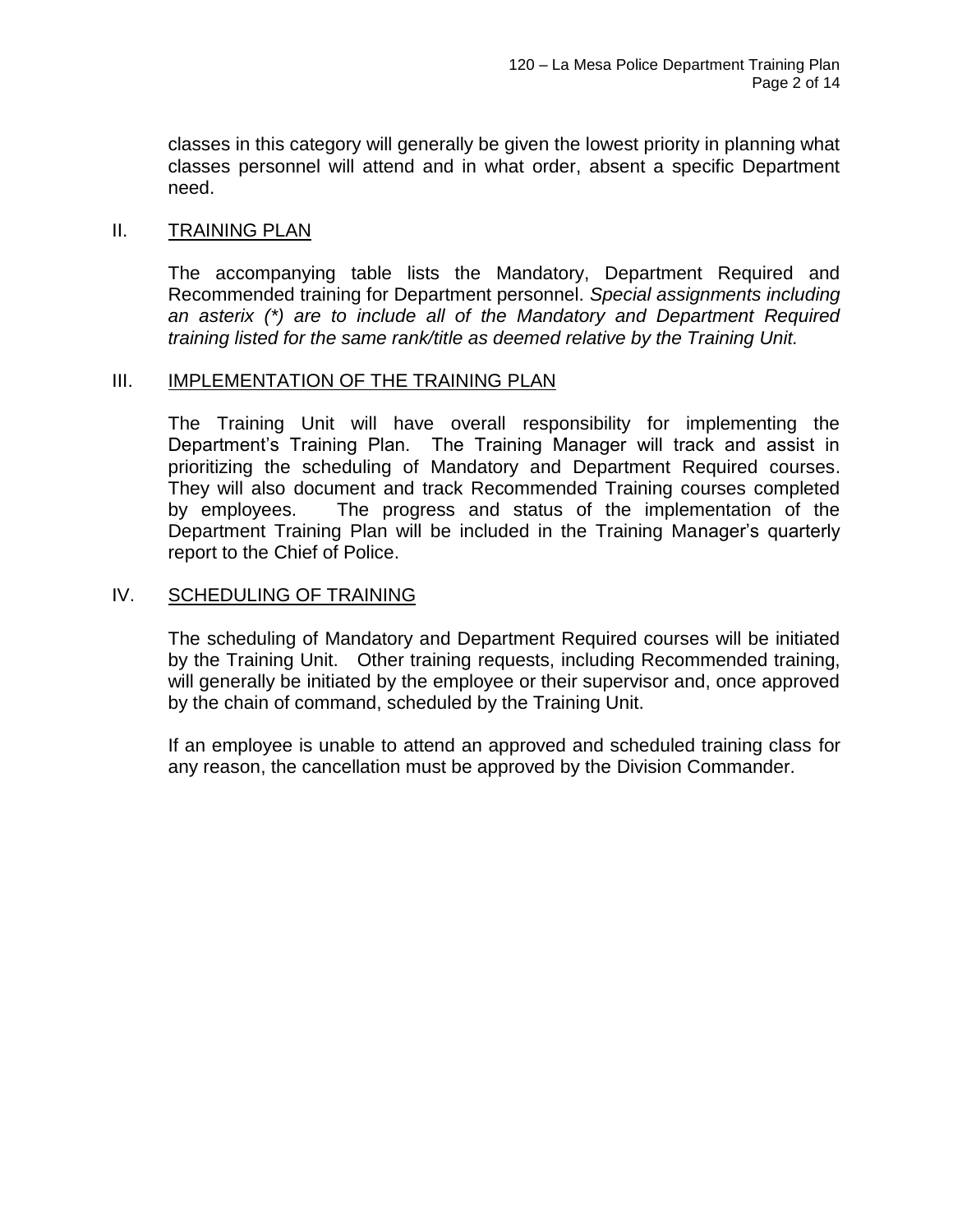- A. Scheduling of Mandatory or Department Required Training– The Training Unit will initiate and schedule the training for all Mandatory and Department Required training courses. The scheduling of these courses will be based on need, seniority and scheduling considerations, and will be determined by the Training Manager. The scheduling lieutenant will determine if the employee is available to attend based on the Department's scheduling needs.
- B. Scheduling of Recommended or Other Training Requests for Recommended training courses, and all other training not listed as Mandatory or Required, will generally be initiated by the employee or the employee's supervisor. This training should be considered when an interest or need in a specific area is identified by either the employee or their supervisor. It is not required that an employee complete all of their Department Required training courses prior to the scheduling of other training. The totality of the employee's training progress, along with the needs of the Department, should be considered during the approval process. The Training Request Form will be completed and forwarded to the chain of command for scheduling and budgetary considerations. Once the Training Unit receives the approved Training Request form, the class will be scheduled.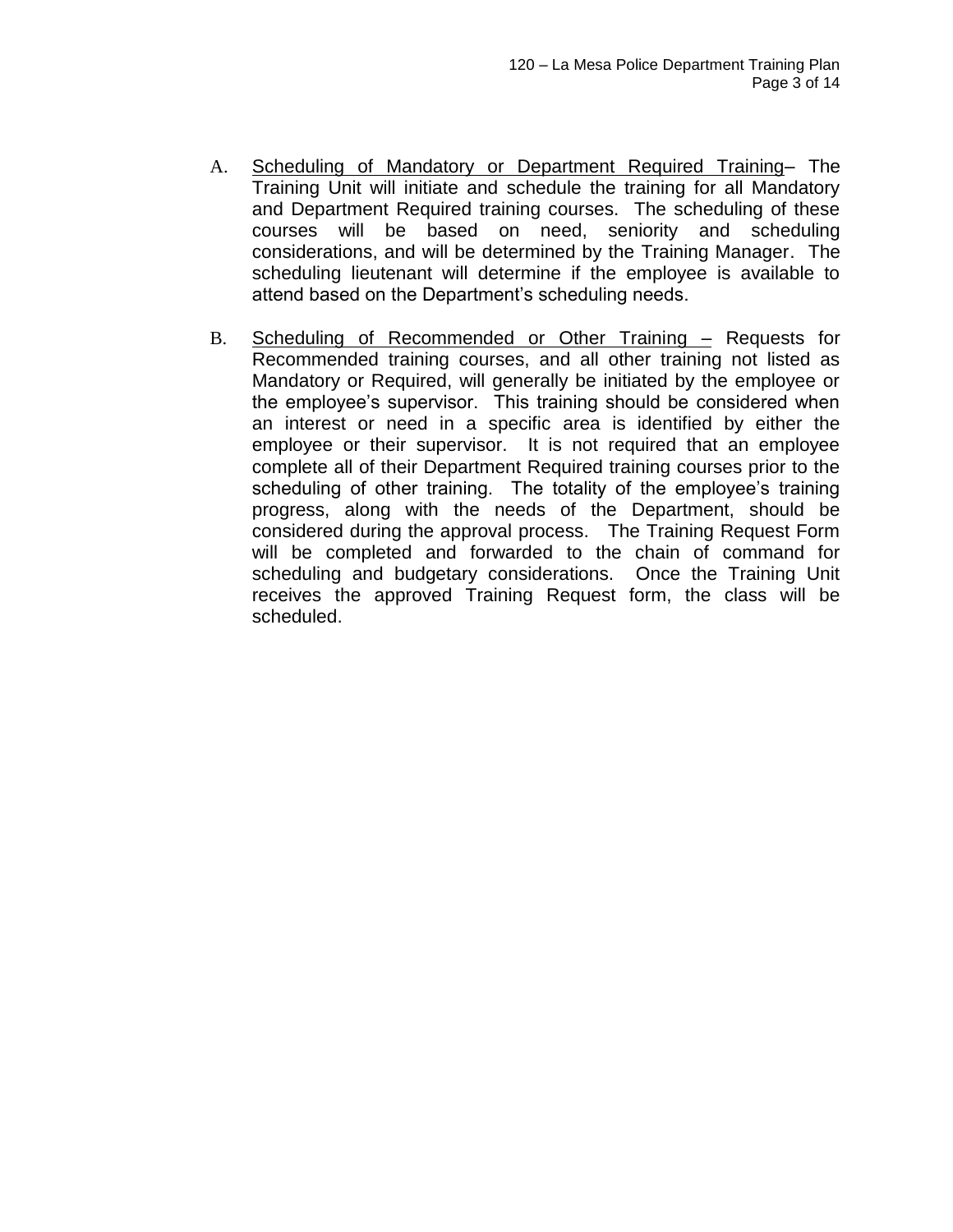| <b>RANK/ASSIGNMENT/</b><br><b>POSITION</b> | <b>MANDATORY</b>                                                                     | <b>DEPARTMENT</b><br><b>REQUIRED</b>                  | <b>RECOMMENDED</b>                                            |
|--------------------------------------------|--------------------------------------------------------------------------------------|-------------------------------------------------------|---------------------------------------------------------------|
| <b>Chief of Police</b>                     | POST-CPT                                                                             | <b>First Aid/CPR</b>                                  | Peer Support for Chiefs                                       |
|                                            | ICS 100, 200,<br>300, 400, IS 700,<br>800                                            | Role of the<br><b>Police Chief</b>                    | <b>Chiefs and Sheriffs POST</b><br>Workshop                   |
|                                            |                                                                                      | Executive<br>Development<br>Part 1 & Part 2           | <b>Cal Chiefs Conference</b>                                  |
| Captain                                    | POST-CPT                                                                             | <b>First Aid/CPR</b>                                  | <b>FBI National Academy</b>                                   |
|                                            | ICS 100, 200,<br>300, 400, IS 700,<br>800                                            |                                                       | <b>Executive Development Part</b><br>1 & Part 2               |
|                                            |                                                                                      |                                                       | <b>Budgeting</b>                                              |
|                                            |                                                                                      |                                                       | <b>Incident Command</b><br>Management                         |
|                                            |                                                                                      |                                                       | <b>Managing Officer Involved</b><br><b>Shooting Incidents</b> |
|                                            |                                                                                      |                                                       | <b>Public Records Act</b>                                     |
|                                            |                                                                                      |                                                       | <b>Pitchess Motion</b>                                        |
| Lieutenant                                 | Management<br><b>Course POST</b>                                                     | <b>First Aid/CPR</b>                                  | <b>FBI National Academy</b>                                   |
|                                            | Reg. 1005(c)(1)                                                                      | Incident<br>Management                                | <b>Public Records Act</b>                                     |
|                                            | POST-CPT                                                                             | Command                                               | <b>Pitchess Motion</b>                                        |
|                                            | ICS 100, 200,<br>300, 400, IS 700,<br>800                                            | <b>Internal Affairs</b><br>& Discipline               |                                                               |
|                                            | <b>Jail Supervision</b><br>& Update<br>$Training - CCR$<br>Title 15, Section<br>1024 | Managing<br>Officer Involved<br>Shooting<br>Incidents |                                                               |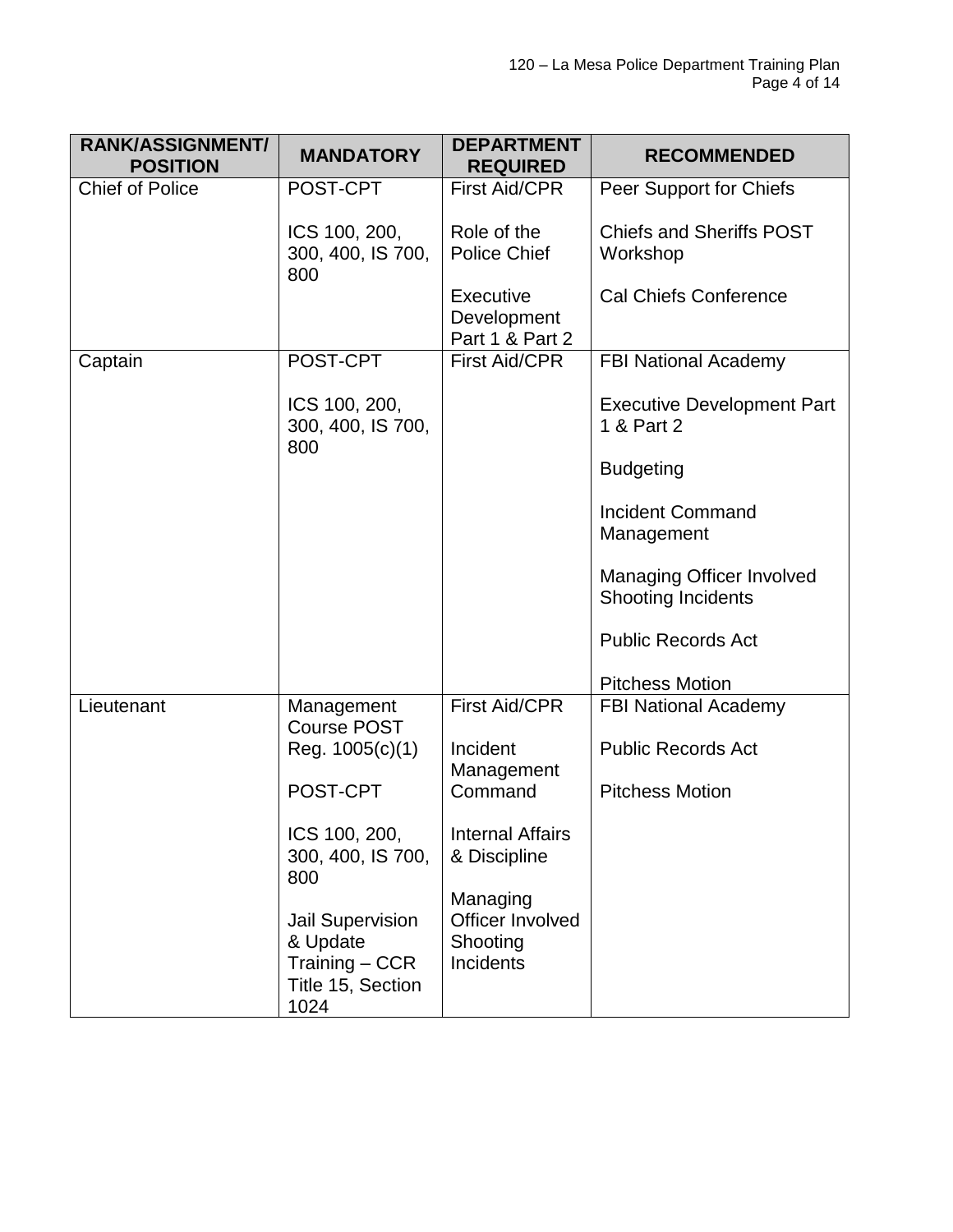| <b>RANK/ASSIGNMENT/</b><br><b>POSITION</b>         | <b>MANDATORY</b>                                                                                                                                                                                              | <b>DEPARTMENT</b><br><b>REQUIRED</b>                                                                                                                       | <b>RECOMMENDED</b>                                                                                        |
|----------------------------------------------------|---------------------------------------------------------------------------------------------------------------------------------------------------------------------------------------------------------------|------------------------------------------------------------------------------------------------------------------------------------------------------------|-----------------------------------------------------------------------------------------------------------|
| *Lieutenant - Services                             |                                                                                                                                                                                                               | <b>Media Relations</b><br><b>Public Records</b><br>Act<br><b>Pitchess Motion</b>                                                                           |                                                                                                           |
| *Lieutenant-Traffic                                |                                                                                                                                                                                                               | <b>OTS Grant</b><br>Writing<br>Workshop<br><b>Special Event</b><br>Planning                                                                                | <b>OTS Conference</b>                                                                                     |
| *Lieutenant - Master<br><b>Officer Coordinator</b> | <b>Field Training</b><br>Supervisor/<br>Administrator/<br>Coordinator<br>Course - POST<br>Reg. 1004(c)                                                                                                        |                                                                                                                                                            |                                                                                                           |
| *Lieutenant - SRT                                  | Special Weapons<br>& Tactics<br>Commander-<br>13514.1 PC                                                                                                                                                      |                                                                                                                                                            | <b>Tactical Operations Liabilities</b><br><b>Supervising High Risk Warrants</b><br><b>CATO Conference</b> |
| Sergeant                                           | Supervisory<br>Course - POST<br>Reg. 1005(b)(1)<br>POST-CPT<br>POST-PSP<br><b>First Aid/CPR</b><br>ICS 100, 200,<br><b>IS 700</b><br>Jail Supervision &<br>Update Training -<br>CCR Title 15,<br>Section 1024 | <b>Internal Affairs</b><br>& Discipline<br>Supervisory<br>Leadership<br>Institute<br>Officer Involved<br>Shooting<br><b>RCS Field</b><br><b>Radio User</b> | <b>Assertive Supervision</b><br><b>SEMS for Supervisor/Managers</b>                                       |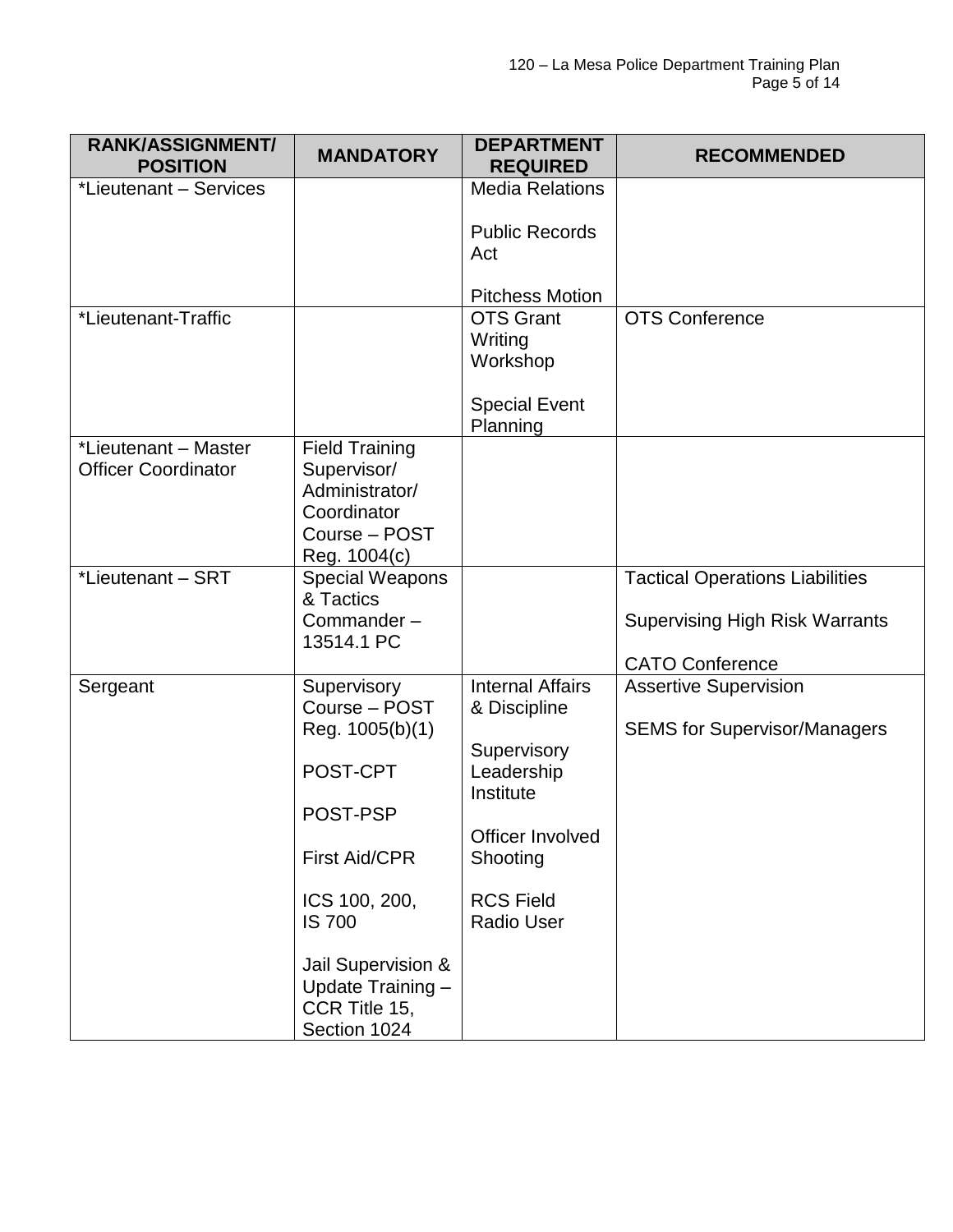| <b>RANK/ASSIGNMENT/</b><br><b>POSITION</b> | <b>MANDATORY</b>                      | <b>DEPARTMENT</b><br><b>REQUIRED</b>  | <b>RECOMMENDED</b>                        |
|--------------------------------------------|---------------------------------------|---------------------------------------|-------------------------------------------|
| *Sergeant - Traffic                        |                                       |                                       | <b>OTS Grant Writing Workshop</b>         |
|                                            |                                       |                                       |                                           |
|                                            |                                       |                                       | <b>Special Event Planning</b>             |
|                                            |                                       |                                       | <b>OTS Conference</b>                     |
|                                            |                                       |                                       | (Courses for Accident Investigators       |
|                                            |                                       |                                       | as determined and approved by             |
|                                            |                                       |                                       | the Patrol Division Commander)            |
| *Sergeant-Training                         |                                       | Training                              | <b>POST Coordinator's Workshop</b>        |
|                                            |                                       | Manager                               |                                           |
|                                            |                                       | Course                                | <b>POST Training Managers</b><br>Workshop |
|                                            |                                       | <b>TMS</b>                            |                                           |
|                                            |                                       |                                       |                                           |
|                                            |                                       | Background                            |                                           |
|                                            |                                       | Investigations                        |                                           |
| *Sergeant-<br>Investigations               |                                       | Supervising<br><b>Detective Units</b> | Electronic Surveillance/Wiretap           |
|                                            |                                       |                                       | <b>CHIA Conference</b>                    |
|                                            |                                       | Homicide                              |                                           |
|                                            |                                       | Investigations                        |                                           |
|                                            |                                       |                                       |                                           |
|                                            |                                       | <b>Property Room</b>                  |                                           |
|                                            |                                       | Management                            |                                           |
| *Sergeant - SED                            |                                       | <b>CALGANGS</b>                       | Electronic Surveillance/Wiretap           |
|                                            |                                       | Supervising                           | <b>CALGANGS Conference</b>                |
|                                            |                                       | Specialized                           |                                           |
|                                            |                                       | Units                                 | <b>Attorney Generals Criminal</b>         |
|                                            |                                       |                                       | Intelligence Conference                   |
|                                            |                                       | Informant<br>Management               | So Cal. Gang Conference                   |
|                                            |                                       |                                       |                                           |
|                                            |                                       | Gang                                  |                                           |
|                                            |                                       | Investigations                        |                                           |
| *Sergeant - SRT                            | <b>Special Weapons</b><br>& Tactics - |                                       | <b>SWAT Supervisor Training</b>           |
|                                            | 13514.1 PC                            |                                       | <b>Tactical Operations Liabilities</b>    |
|                                            |                                       |                                       |                                           |
|                                            |                                       |                                       | <b>CATO Conference</b>                    |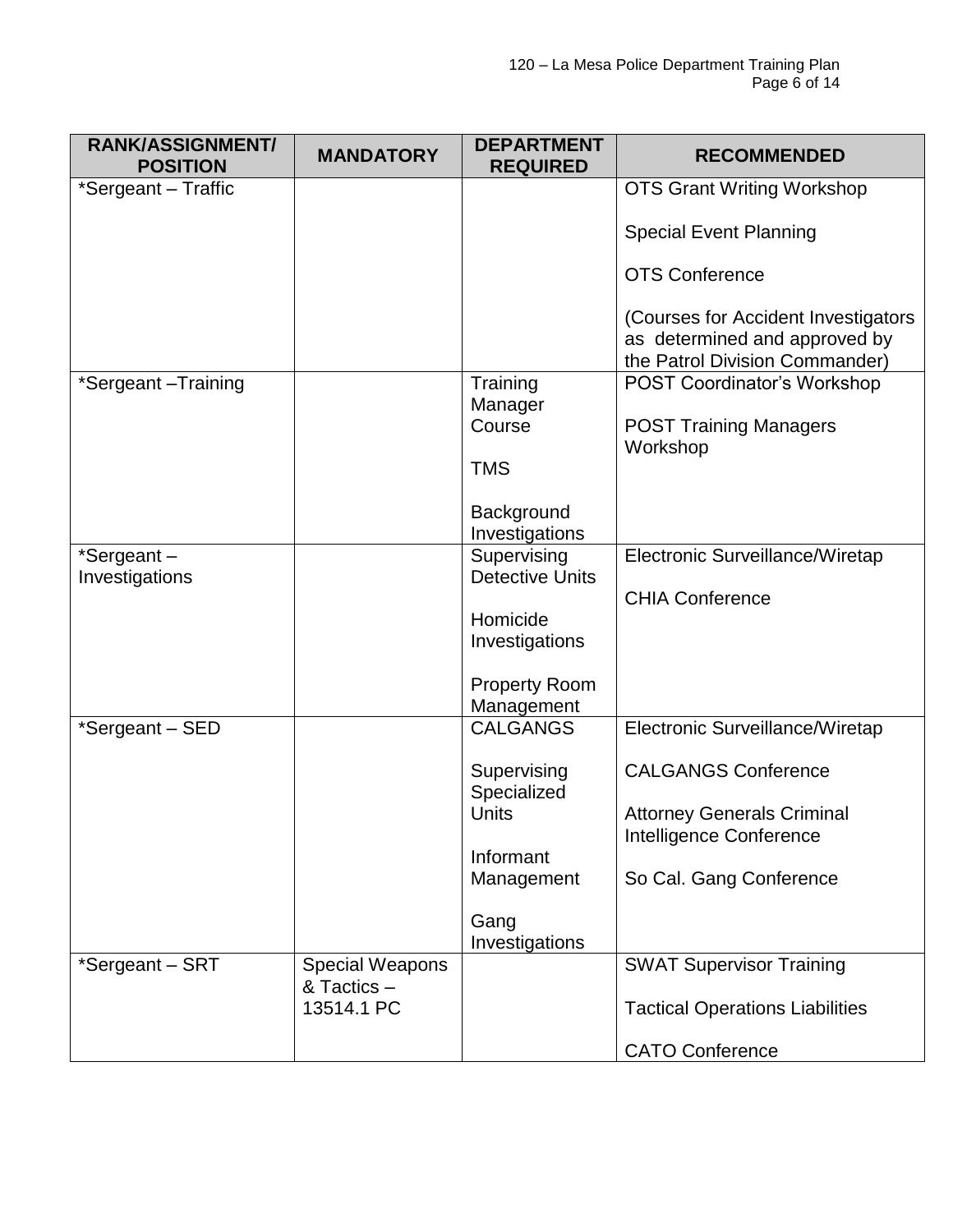| <b>RANK/ASSIGNMENT/</b><br><b>POSITION</b>                    | <b>MANDATORY</b>                                                                                                                                                                                                                                                                              | <b>DEPARTMENT</b><br><b>REQUIRED</b>                                                                                                                                                                                                                                           | <b>RECOMMENDED</b>                                                                                                                                                                                                                                                                                  |
|---------------------------------------------------------------|-----------------------------------------------------------------------------------------------------------------------------------------------------------------------------------------------------------------------------------------------------------------------------------------------|--------------------------------------------------------------------------------------------------------------------------------------------------------------------------------------------------------------------------------------------------------------------------------|-----------------------------------------------------------------------------------------------------------------------------------------------------------------------------------------------------------------------------------------------------------------------------------------------------|
| *Sergeant - Assistant<br><b>Master Officer</b><br>Coordinator | <b>Field Training</b><br>Supervisor/<br>Administrator/<br>Coordinator<br>Course - POST<br>Reg. 1004(c)                                                                                                                                                                                        |                                                                                                                                                                                                                                                                                |                                                                                                                                                                                                                                                                                                     |
| *Sergeant - Reserve<br>Coordinator                            |                                                                                                                                                                                                                                                                                               | Reserve<br>Coordinator<br>Course                                                                                                                                                                                                                                               |                                                                                                                                                                                                                                                                                                     |
| Officer                                                       | <b>POST Basic</b><br>Course<br>POST-CPT<br>POST-PSP<br><b>First Aid/CPR</b><br>ICS 100, IS 700<br>Domestic<br><b>Violence Update</b><br>- POST Reg.<br>1081, per<br>13519(g)<br><b>Racial Profiling</b><br>and Cultural<br><b>Diversity Update</b><br>- POST Reg.<br>1081, per<br>13519.4 (i) | <b>RCS Field</b><br><b>Radio User</b><br>Interview &<br>Interrogation<br><b>DAR</b><br>PAS / Intox<br><b>PERT</b> for First<br>Responders<br><b>PERT</b><br>Academy, as<br>assigned<br>Patrol Rifle, as<br>assigned<br><b>Bicycle Patrol</b><br><b>Operators</b><br>Course, as | <b>Officer Safety &amp; Field Tactics</b><br>Explosives Recognition $-1st$<br>Responder<br>Identity Theft Investigations -<br>Patrol<br><b>Parolee Contact</b><br>Radar/Lidar Operator<br><b>DUI/SFST</b><br><b>Advanced DAR</b><br><b>Advanced Bicycle Patrol Operators</b><br>Course, as assigned |
| *Master Officer                                               | <b>Field Training</b><br>Officer Course -<br>POST Reg.<br>1004(d)(1)(A)<br><b>Field Training</b><br><b>Officer Update</b><br>Course - POST<br>Reg.<br>1004(d)(1)(B)1                                                                                                                          | assigned<br>Supervisory<br>Course<br><b>Field Evidence</b><br>Technician                                                                                                                                                                                                       |                                                                                                                                                                                                                                                                                                     |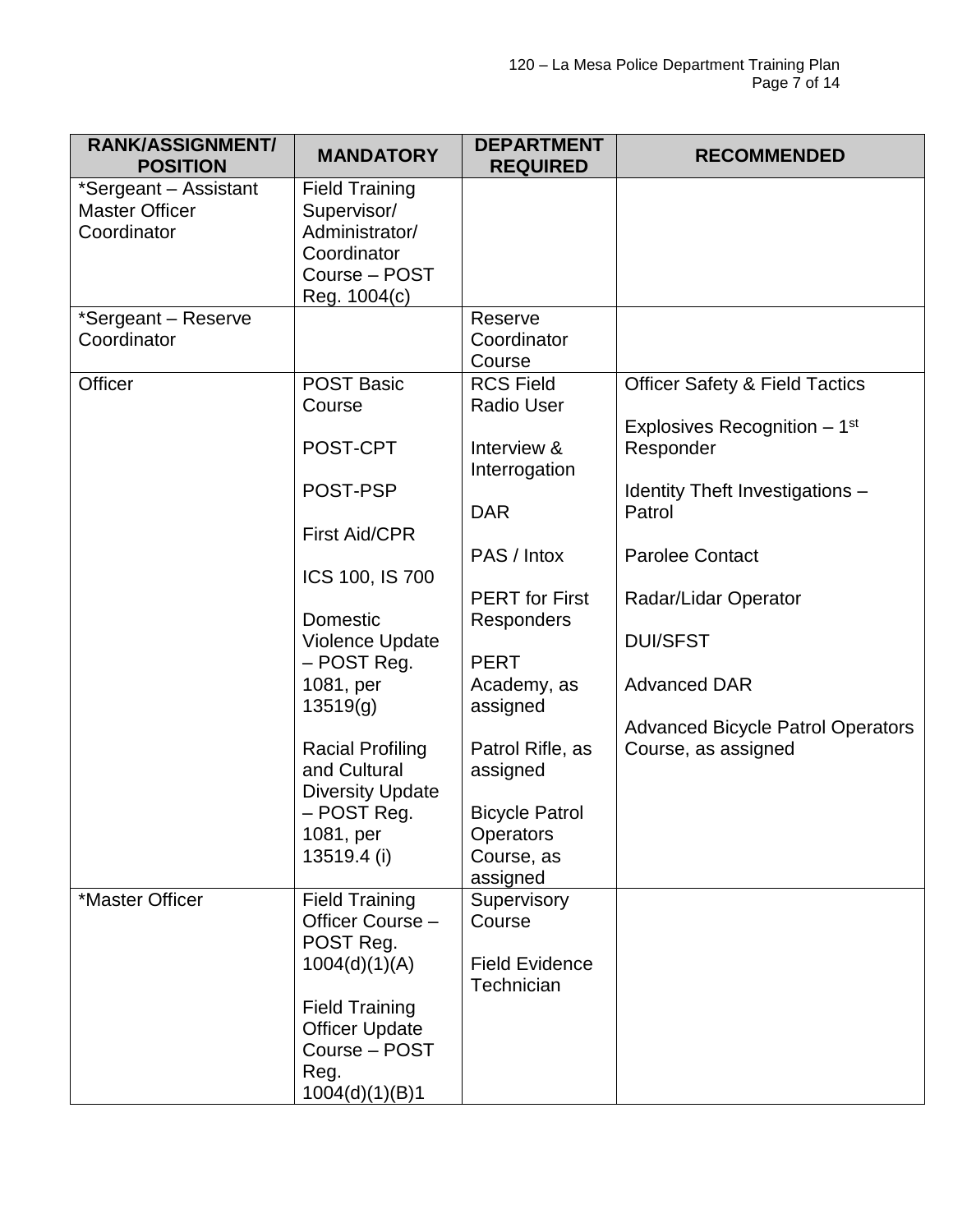| <b>RANK/ASSIGNMENT/</b><br><b>POSITION</b>       | <b>MANDATORY</b>                           | <b>DEPARTMENT</b><br><b>REQUIRED</b>        | <b>RECOMMENDED</b>                                |
|--------------------------------------------------|--------------------------------------------|---------------------------------------------|---------------------------------------------------|
| <i><b>*Traffic Collision</b></i><br>Investigator | Radar-Laser<br><b>Operator Course</b>      | Intermediate<br><b>Traffic</b>              | <b>Traffic Collision Reconstruction</b>           |
|                                                  | $-40802$ CVC                               | Advanced                                    | <b>DUI/SFST</b>                                   |
|                                                  |                                            | <b>Traffic Collision</b><br>Investigation   | <b>Advanced DAR</b>                               |
|                                                  |                                            |                                             | CAD                                               |
|                                                  |                                            |                                             | <b>OTS Conference</b>                             |
| <i><b>*Traffic Motor Officer</b></i>             | Radar-Laser<br><b>Operator Course</b>      | Motor Academy                               | <b>Motor Officer Update</b>                       |
|                                                  | $-40802$ CVC                               | Intermediate<br><b>Traffic</b>              | <b>Traffic Collision-Reconstruction</b>           |
|                                                  |                                            | Advanced                                    | <b>DUI/SFST</b>                                   |
|                                                  |                                            | <b>Traffic Collision</b><br>Investigation   | <b>Advanced DAR</b>                               |
|                                                  |                                            |                                             | CAD                                               |
|                                                  |                                            |                                             | <b>OTS Conference</b>                             |
| *School Resource<br>Officer                      |                                            | School<br>Resource<br><b>Officer Course</b> | <b>Advanced School Resource Officer</b><br>Course |
|                                                  |                                            |                                             | Juvenile Law Enforcement                          |
|                                                  |                                            |                                             | California SRO Conference                         |
| *Detective $-$<br>Investigations                 | Sexual Assault &<br><b>Exploitation of</b> | <b>ICI Core Course</b>                      | <b>Advanced Field Evidence</b><br>Technician      |
|                                                  | Children<br>Investigation -                | Homicide<br>Investigation                   | Crime Scene Investigations                        |
|                                                  | 13516 (c) PC, as<br>assigned               | Officer Involved<br>Shooting                | Advanced Interview & Interrogation                |
|                                                  | Electronic<br>Surveillance/                | Investigation                               | <b>Statement Analysis</b>                         |
|                                                  | Wiretap $-629.94$<br>PC, as assigned       | <b>Field Evidence</b><br>Technician         | Informant Development &<br>Maintenance            |
|                                                  |                                            | Interview &<br>Interrogation                | Specialized/ICI courses-as<br>assigned            |
|                                                  |                                            | Search<br>Warrants                          | <b>CHIA Conference</b>                            |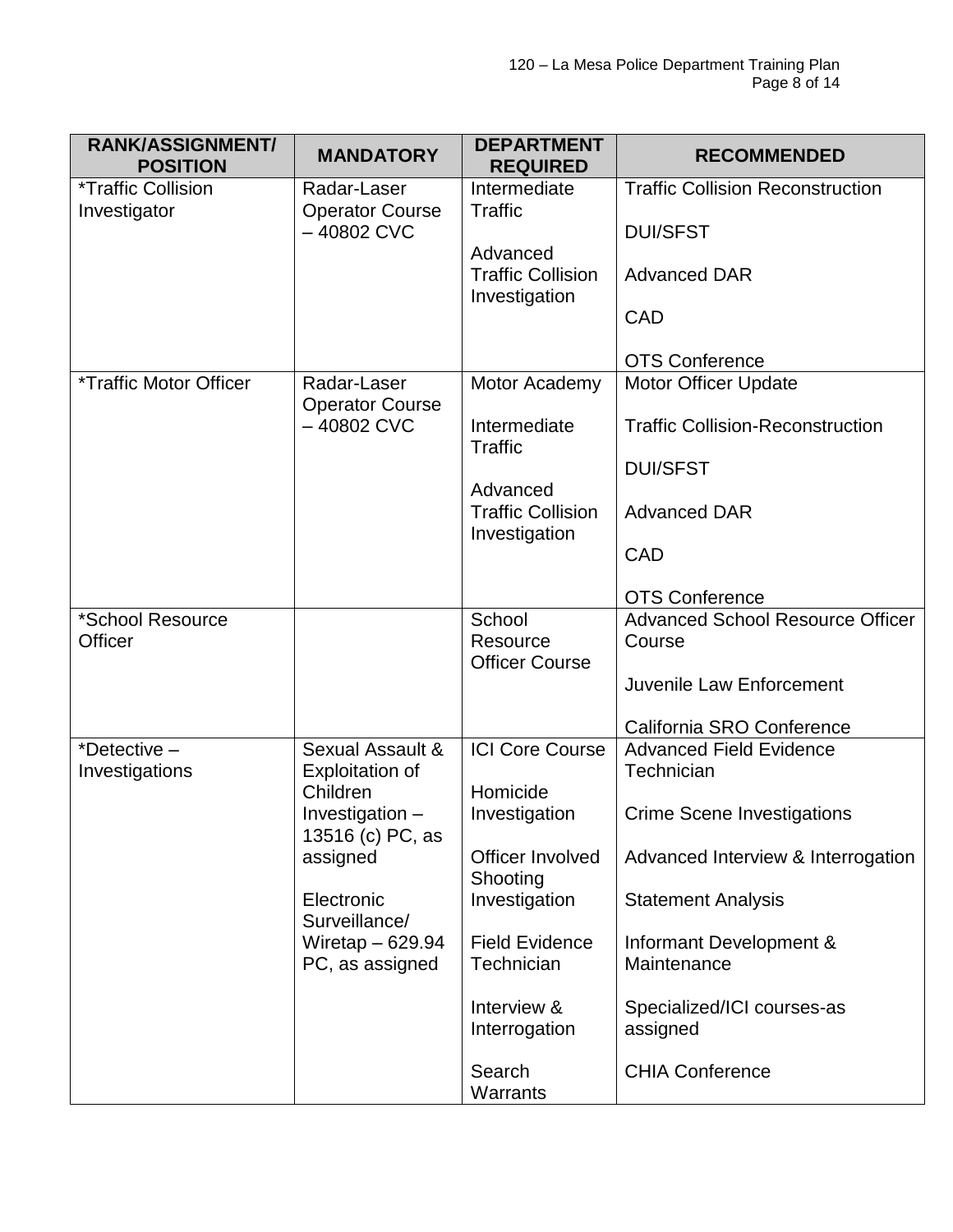| <b>RANK/ASSIGNMENT/</b><br><b>POSITION</b> | <b>MANDATORY</b>                                                 | <b>DEPARTMENT</b><br><b>REQUIRED</b>          | <b>RECOMMENDED</b>                                            |
|--------------------------------------------|------------------------------------------------------------------|-----------------------------------------------|---------------------------------------------------------------|
| *Detective- ECGTF                          | Electronic<br>Surveillance/                                      | <b>CALGANGS</b>                               | <b>CALGANG Conference</b>                                     |
|                                            | Wiretap-629.94<br>PC, as assigned                                | Informant<br>Handling                         | So Cal. Gang Conference                                       |
|                                            |                                                                  | Gang                                          | <b>CGIA Gang Conference</b>                                   |
|                                            |                                                                  | Investigations                                |                                                               |
|                                            |                                                                  | Officer Involved<br>Shooting<br>Investigation |                                                               |
|                                            |                                                                  | Homicide<br>Investigation                     |                                                               |
| *Detective-RATT                            | Electronic<br>Surveillance/<br>Wiretap-629.94<br>PC, as assigned | <b>Vehicle Theft</b><br>Investigation         |                                                               |
| *Detective-NTF                             | Electronic<br>Surveillance/<br>Wiretap-629.94<br>PC, as assigned | <b>Narcotics</b><br>Investigations            |                                                               |
| *Background                                |                                                                  | Background                                    | California Background                                         |
| Investigator                               |                                                                  | Investigations                                | <b>Investigators Conference</b>                               |
| *Officer-SED                               |                                                                  | ICI Core Inv.                                 | <b>Statement Analysis</b><br><b>CALGANG Conference</b>        |
|                                            |                                                                  | Course                                        |                                                               |
|                                            |                                                                  | Interview &<br>Interrogation                  | <b>Attorney General's Criminal</b><br>Intelligence Conference |
|                                            |                                                                  | <b>CALGANGS</b>                               | So Cal. Gang Conference                                       |
|                                            |                                                                  | Informant<br>Handling                         |                                                               |
|                                            |                                                                  | Surveillance<br>Techniques/<br>Undercover     |                                                               |
|                                            |                                                                  | Operations<br>Gang<br>Investigations          |                                                               |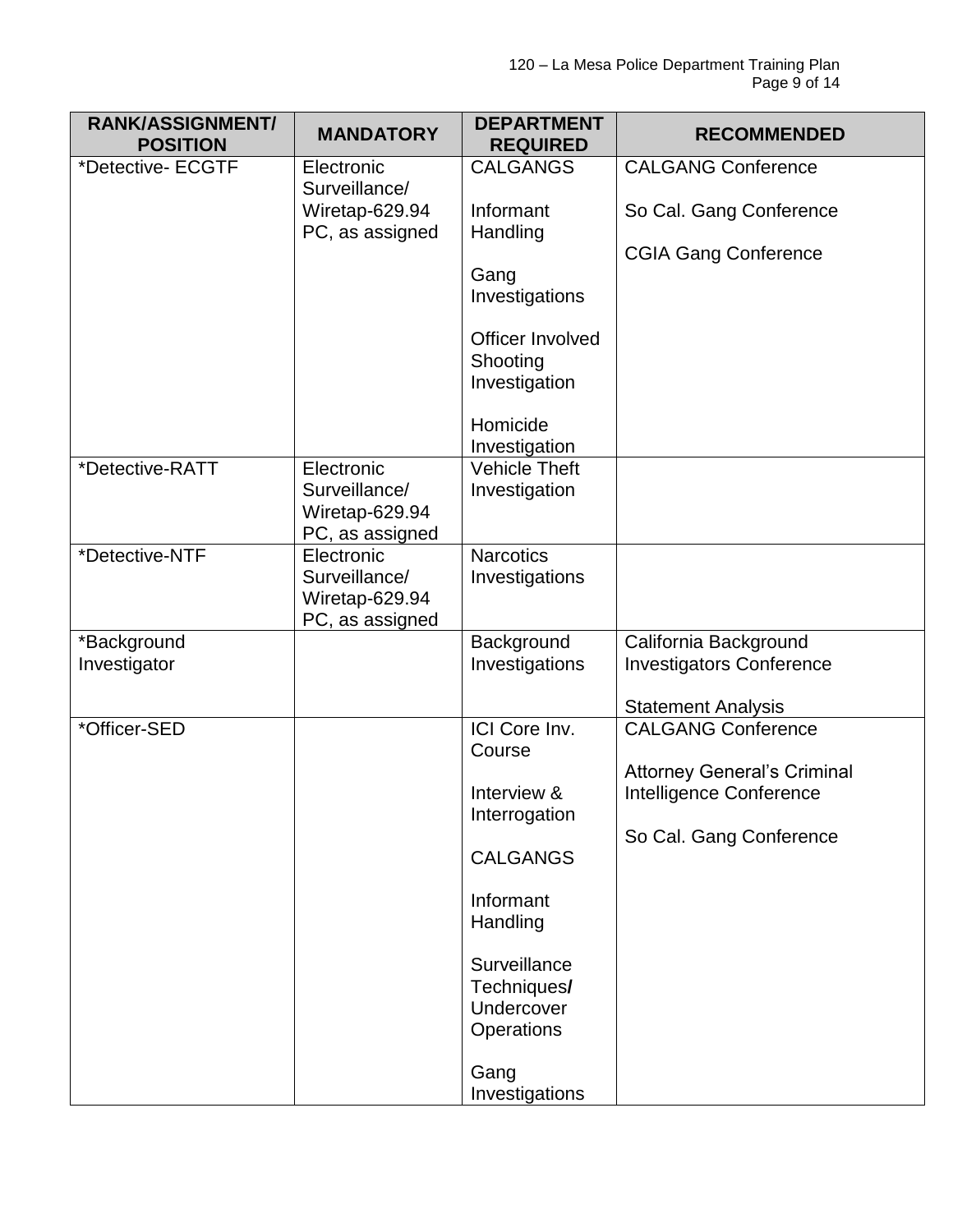| <b>RANK/ASSIGNMENT/</b><br><b>POSITION</b> | <b>MANDATORY</b>                      | <b>DEPARTMENT</b><br><b>REQUIRED</b> | <b>RECOMMENDED</b>                      |
|--------------------------------------------|---------------------------------------|--------------------------------------|-----------------------------------------|
| *Officer-SRT                               | <b>Special Weapons</b>                | Sniper School,                       | Breaching, Mechanical                   |
|                                            | & Tactics -                           | as assigned                          |                                         |
|                                            | 13514.1 PC                            |                                      | <b>CATO Conference</b>                  |
|                                            |                                       | <b>POST Gas</b>                      |                                         |
|                                            | Less Lethal                           | Instructor, as                       |                                         |
|                                            | Weapons<br><b>Instructor-POST</b>     | assigned                             |                                         |
|                                            | Reg. 1070, as                         | Diversionary                         |                                         |
|                                            | assigned                              | Device                               |                                         |
|                                            |                                       | Instructor, as                       |                                         |
|                                            | <b>Firearms</b>                       | assigned                             |                                         |
|                                            | Instructor-POST                       | <b>Team Leader</b>                   |                                         |
|                                            | Reg 1070, as<br>assigned              | Course, as                           |                                         |
|                                            |                                       | assigned                             |                                         |
| <b>Bomb Arson Specialist</b>               |                                       | Fire                                 | <b>Arsons Explosives Investigations</b> |
|                                            |                                       | Investigation 1A                     |                                         |
|                                            |                                       |                                      |                                         |
|                                            |                                       | Fire<br>Investigation 1B             |                                         |
| Range Master                               | <b>Firearms</b>                       |                                      |                                         |
|                                            | Instructor - POST                     |                                      |                                         |
|                                            | Reg. 1070                             |                                      |                                         |
| Armorer                                    |                                       | <b>Glock Armorer</b>                 | Armorer School                          |
|                                            |                                       |                                      | Armorer - Double Action Auto            |
|                                            |                                       |                                      | Pistol 1                                |
|                                            |                                       |                                      | Armorer - Double Action Auto            |
|                                            |                                       |                                      | Pistol 2                                |
|                                            |                                       |                                      |                                         |
|                                            |                                       |                                      | Armorer - Single Action Auto<br>Pistol  |
|                                            |                                       |                                      |                                         |
|                                            |                                       |                                      | Armorer - Shotgun                       |
|                                            |                                       |                                      | Armorer - Full Automatic                |
| Less Lethal Weapons                        | Less Lethal                           |                                      |                                         |
| Instructor                                 | Weapons                               |                                      |                                         |
|                                            | <b>Instructor - POST</b><br>Reg. 1070 |                                      |                                         |
|                                            |                                       |                                      |                                         |
|                                            | <b>TASER Instructor</b>               |                                      |                                         |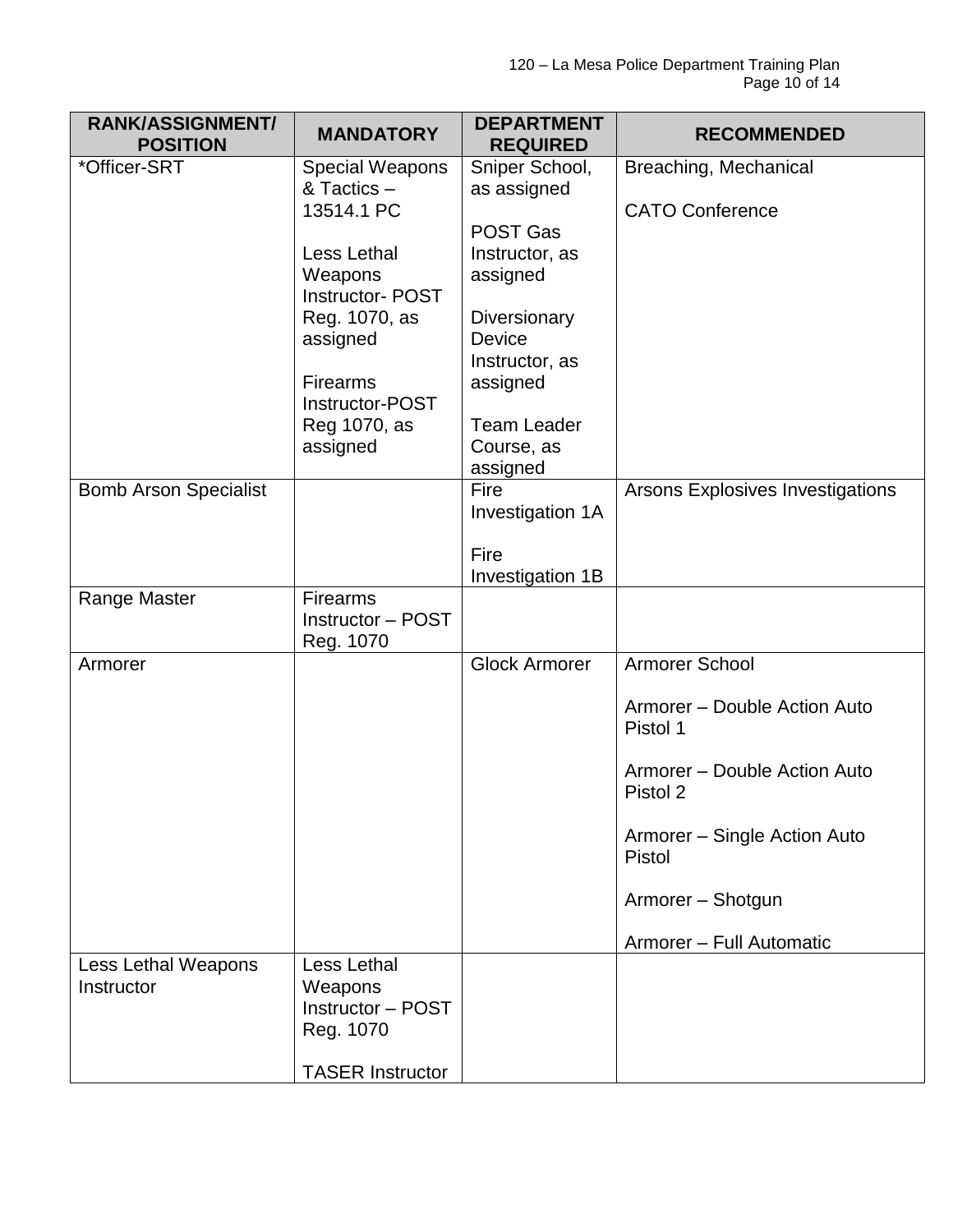| <b>RANK/ASSIGNMENT/</b><br><b>POSITION</b> | <b>MANDATORY</b>                                                                                                                                                                                                                         | <b>DEPARTMENT</b><br><b>REQUIRED</b> | <b>RECOMMENDED</b>                                                 |
|--------------------------------------------|------------------------------------------------------------------------------------------------------------------------------------------------------------------------------------------------------------------------------------------|--------------------------------------|--------------------------------------------------------------------|
| <b>Chemical Agent</b><br>Instructor        | <b>Chemical Agent</b><br>Instructor - POST<br>Reg. 1070                                                                                                                                                                                  |                                      |                                                                    |
| <b>Defensive Tactics</b><br>Instructor     | Baton/Impact<br>Weapons<br>Instructor - POST<br>Reg. 1070<br><b>Defensive Tactics</b><br><b>Instructor - POST</b>                                                                                                                        |                                      | <b>Reality Based Training (RBI)</b><br>Instructor<br><b>SPEARS</b> |
| <b>EVOC Trainer</b>                        | Reg. 1070<br><b>Driver Awareness</b><br>Instructor - POST<br>Reg. 1070<br><b>Driving Trainer</b><br><b>Instructor - POST</b><br>Reg. 1070<br><b>Driver Trainer</b><br>Simulator<br><b>Instructor - POST</b><br>Reg. 1070, as<br>assigned |                                      |                                                                    |
| <b>Reserve Police Officer</b>              | <b>Basic Course</b><br>POST-CPT<br>POST-PSP                                                                                                                                                                                              |                                      |                                                                    |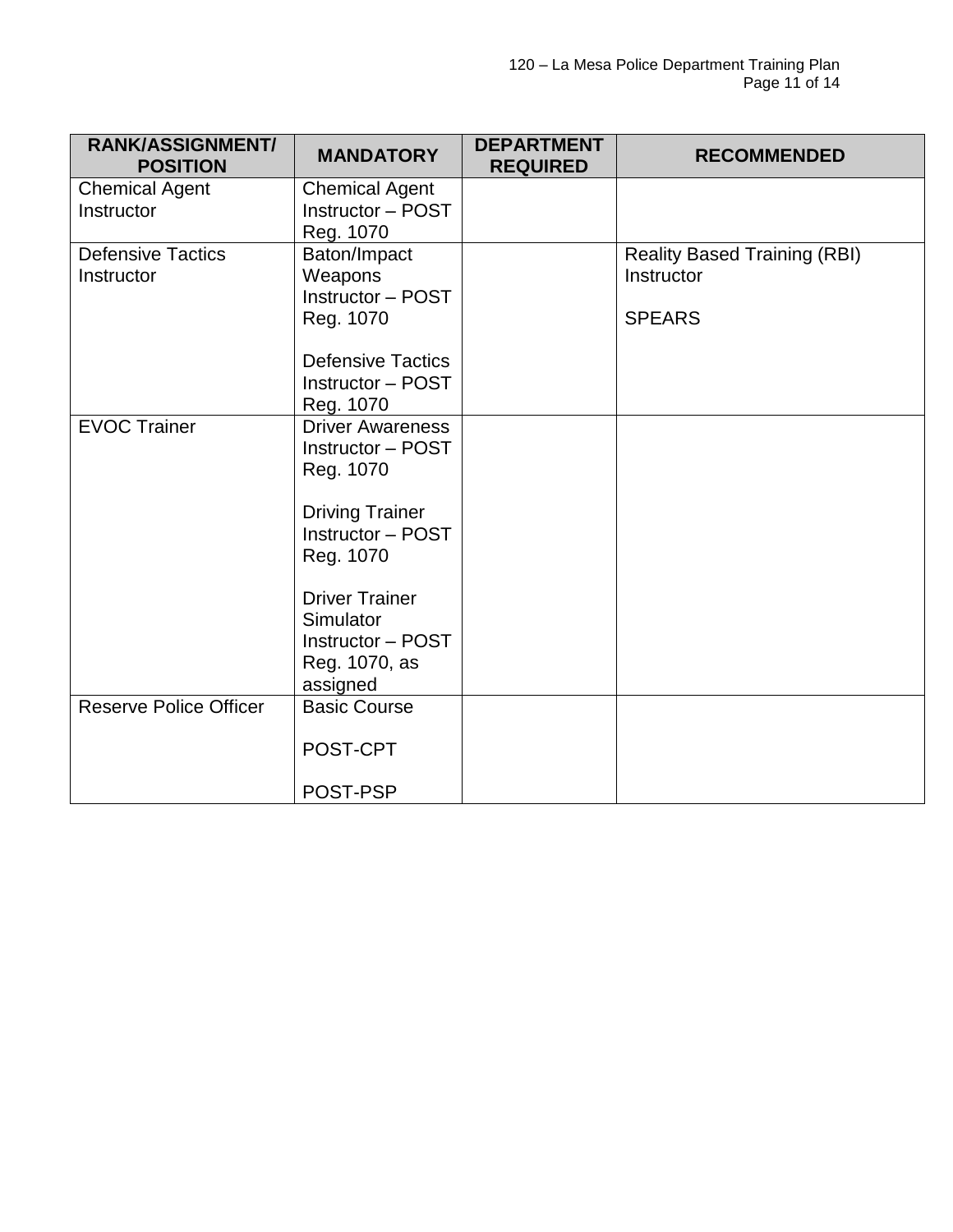| <b>RANK/ASSIGNMENT/</b><br><b>POSITION</b> | <b>MANDATORY</b>                          | <b>DEPARTMENT</b><br><b>REQUIRED</b>    | <b>RECOMMENDED</b>                      |
|--------------------------------------------|-------------------------------------------|-----------------------------------------|-----------------------------------------|
| <b>Police Services Manager</b>             |                                           | <b>Internal Affairs</b><br>& Discipline | Civilian Management Seminar             |
|                                            |                                           |                                         | <b>CLEARS Conference</b>                |
|                                            |                                           | Grant                                   |                                         |
|                                            |                                           | Writing/Administ<br>ration              | Cal NENA Conference                     |
|                                            |                                           | <b>Public Records</b><br>Act            |                                         |
|                                            |                                           | <b>Budgeting</b>                        |                                         |
|                                            |                                           | <b>Jail Supervision</b>                 |                                         |
|                                            |                                           | & Update<br><b>Training-CCR</b>         |                                         |
|                                            |                                           | Title 15, Section<br>1024               |                                         |
| Communications                             | <b>Basic Public</b>                       | <b>Internal Affairs</b>                 | <b>Assertive Supervision</b>            |
| Supervisor                                 | <b>Safety Dispatcher</b><br>Course - POST | & Discipline                            |                                         |
|                                            | Reg. 1018(d)(1)                           | Supervisory                             |                                         |
|                                            |                                           | Course<br>(Civilian)                    |                                         |
|                                            |                                           |                                         |                                         |
|                                            |                                           | <b>Public Records</b><br>Act            |                                         |
| <b>Dispatcher</b>                          | <b>Basic Public</b>                       | <b>RCS Radio</b>                        | Public Safety Dispatcher-               |
|                                            | <b>Safety Dispatcher</b><br>Course, POST  | Console                                 | <b>Domestic Violence/Sexual Assault</b> |
|                                            | Reg. 1018(d)(1)                           | Customer                                | <b>PERT for First Responders</b>        |
|                                            | POST-CPT                                  | Service                                 |                                         |
|                                            |                                           | Communication                           |                                         |
|                                            |                                           | Training Officer,                       |                                         |
|                                            |                                           | as assigned                             |                                         |
|                                            |                                           | Tactical                                |                                         |
|                                            |                                           | Dispatcher, as<br>assigned              |                                         |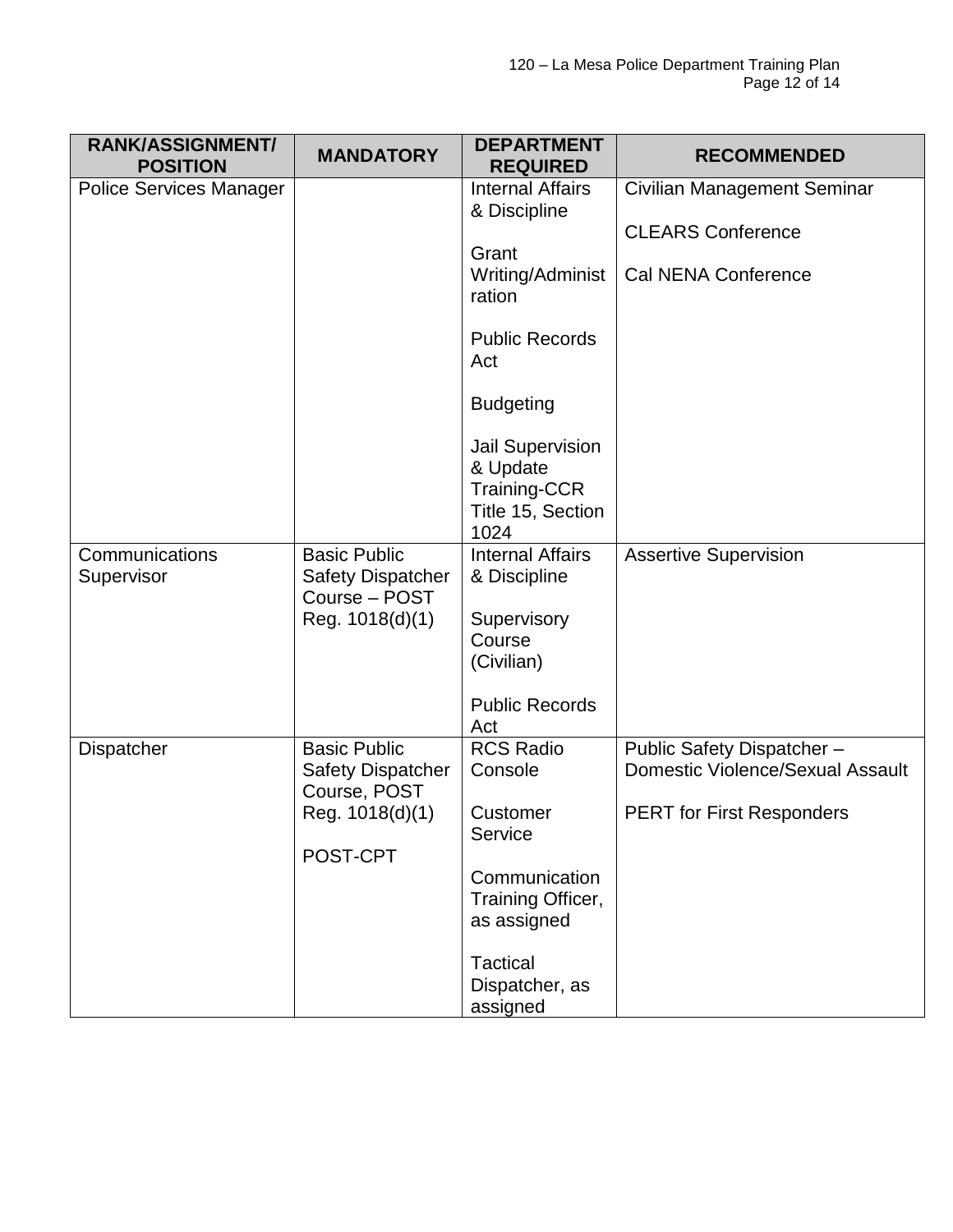| <b>RANK/ASSIGNMENT/</b><br><b>POSITION</b> | <b>MANDATORY</b>                                                | <b>DEPARTMENT</b><br><b>REQUIRED</b>           | <b>RECOMMENDED</b>                                                   |
|--------------------------------------------|-----------------------------------------------------------------|------------------------------------------------|----------------------------------------------------------------------|
| <b>Police Services</b><br>Technician       | <b>Basic Public</b><br><b>Safety Dispatcher</b><br>Course, POST | <b>Public Records</b><br>Act                   | Public Safety Dispatcher-<br><b>Domestic Violence/Sexual Assault</b> |
|                                            | Reg. 1018(d)(1)                                                 | Customer<br>Service                            | <b>Public Records Act Update</b>                                     |
|                                            | POST-CPT                                                        |                                                | <b>Records Supervisor Course</b>                                     |
|                                            |                                                                 | <b>Records Clerk</b><br>Course                 |                                                                      |
| <b>Police Services</b>                     |                                                                 | <b>POST Training</b>                           |                                                                      |
| Specialist                                 |                                                                 | Coordinators                                   |                                                                      |
|                                            |                                                                 | Course                                         |                                                                      |
|                                            |                                                                 | <b>Public Records</b>                          |                                                                      |
|                                            |                                                                 | Act                                            |                                                                      |
|                                            |                                                                 | <b>TMS</b>                                     |                                                                      |
| <b>Community Service</b><br>Officer        | Child Passenger<br>Safety<br>Technician, as                     | <b>RCS Field</b><br><b>Radio User</b>          | <b>Crime Scene</b><br>Investigation/Reconstruction                   |
|                                            | assigned                                                        | Community<br><b>Service Officer</b><br>Academy | Crime Scene Investigation<br>Photography                             |
|                                            |                                                                 | <b>Field Evidence</b><br>Technician            |                                                                      |
|                                            |                                                                 | <b>Basic Traffic</b>                           |                                                                      |
| <b>Parking Control Officer</b>             |                                                                 | <b>RCS Field</b>                               |                                                                      |
|                                            |                                                                 | <b>Radio User</b>                              |                                                                      |
|                                            |                                                                 | Customer<br>Service                            |                                                                      |
| <b>Animal Control Officer</b>              | 832 PC Course                                                   | <b>RCS Field</b><br><b>Radio User</b>          | <b>Animal Care Conference</b>                                        |
|                                            | <b>Animal Control</b>                                           |                                                |                                                                      |
|                                            | Academy                                                         | <b>Illegal Animal</b><br>Fighting              |                                                                      |